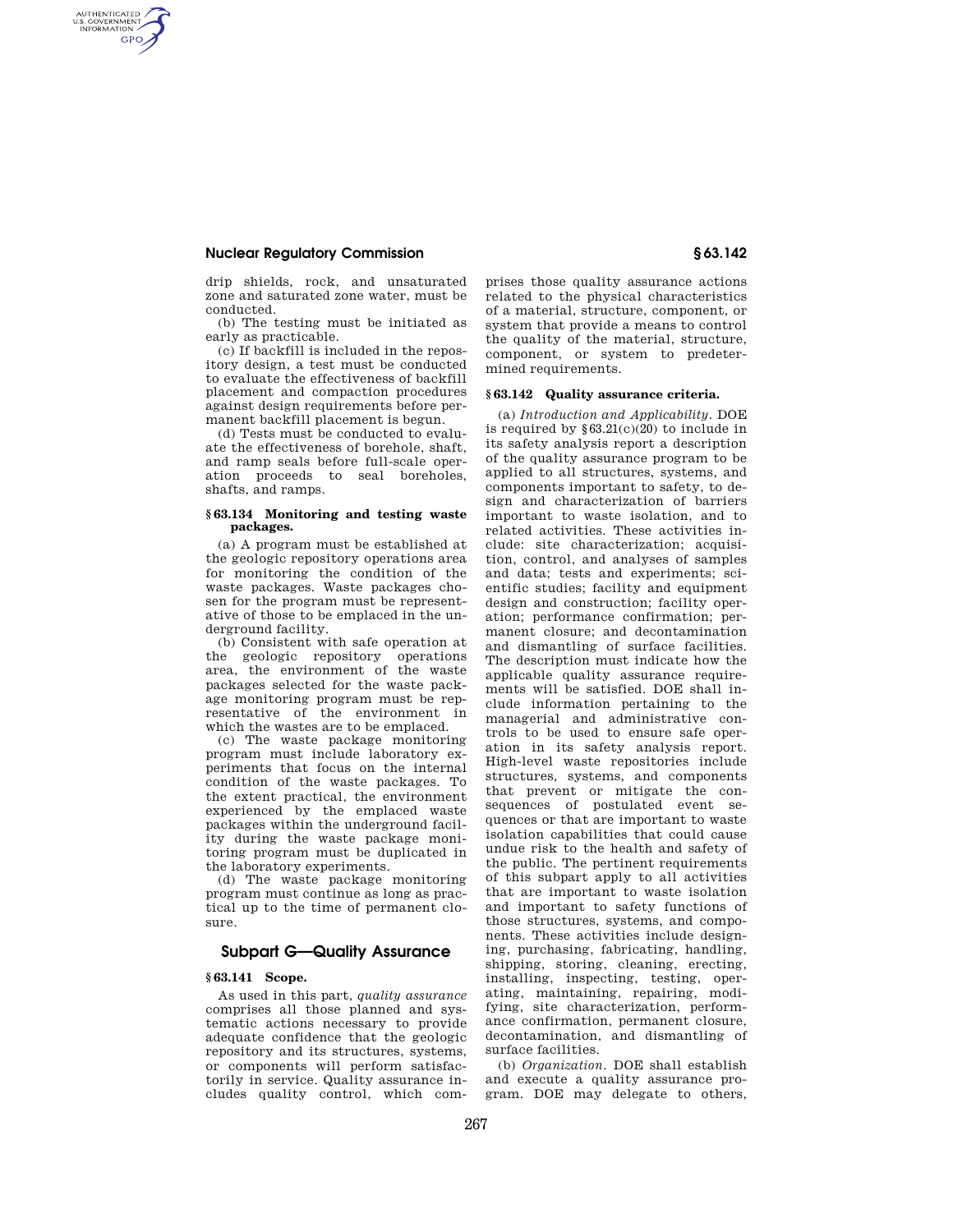such as contractors, agents, or consultants, the work of establishing and executing the quality assurance program, or any part of it, but DOE retains responsibility for it.

(1) The authority and duties of persons and organizations performing activities affecting the functions of structures, systems, and components that are important to waste isolation and important to safety must be clearly established and delineated in writing. These activities include both the performing functions of attaining quality objectives and the quality assurance functions. The quality assurance functions are those of:

(i) Assuring that an appropriate quality assurance program is established and effectively executed; and

(ii) Verifying that activities important to waste isolation and important to safety functions have been correctly performed by checking, auditing, and inspection of structures, systems, and components.

(2) The persons and organizations performing quality assurance functions shall have sufficient authority and organizational freedom to identify quality problems; to initiate, recommend, or provide solutions; and to verify implementation of solutions. The persons and organizations performing quality assurance functions shall report to a management level so that the required authority and organizational freedom, including sufficient independence from cost and schedule when opposed to safety considerations, are provided.

(3) Because of the many variables involved, such as the number of personnel, the type of activity being performed, and the location or locations where activities are performed, the organizational structure for executing the quality assurance program may take various forms provided that the persons and organizations assigned the quality assurance functions have this required authority and organizational freedom. Irrespective of the organizational structure, the individual(s) assigned the responsibility for assuring effective execution of any portion of the quality assurance program at any location where activities subject to 10 CFR part 63 are being performed must have direct access to the levels of man-

**§ 63.142 10 CFR Ch. I (1–1–10 Edition)** 

agement as may be necessary to perform this function.

(c) *Quality assurance program.* DOE shall establish a quality assurance program that complies with the requirements of this subpart at the earliest practicable time, consistent with the schedule for accomplishing the activities. This program must be documented by written policies, procedures, or instructions and must be carried out throughout facility life in accordance with those policies, procedures, or instructions.

(1) DOE shall identify the structures, systems, and components to be covered by the quality assurance program and the major organizations participating in the program, together with the designated functions of these organizations. The quality assurance program must control activities affecting the quality of the identified structures, systems, and components, to an extent consistent with their importance to safety.

(2) Activities affecting quality must be accomplished under suitably controlled conditions. Controlled conditions include the use of appropriate equipment; suitable environmental conditions for accomplishing the activity, such as adequate cleanness; and assurance that all prerequisites for the given activity have been satisfied.

(3) The program must take into account the need for special controls, processes, test equipment, tools, and skills to attain the required quality, and the need for verification of quality by inspection and test. The program must provide for indoctrination and training of personnel performing activities affecting quality as necessary to assure that suitable proficiency is achieved and maintained.

(4) DOE shall regularly review the status and adequacy of the quality assurance program. Management of other organizations participating in the quality assurance program shall regularly review the status and adequacy of that part of the quality assurance program which they are executing.

(d) *Design control.* (1) DOE shall establish measures to assure that applicable regulatory requirements and the design basis, as defined in §63.2 and as specified in the license application, for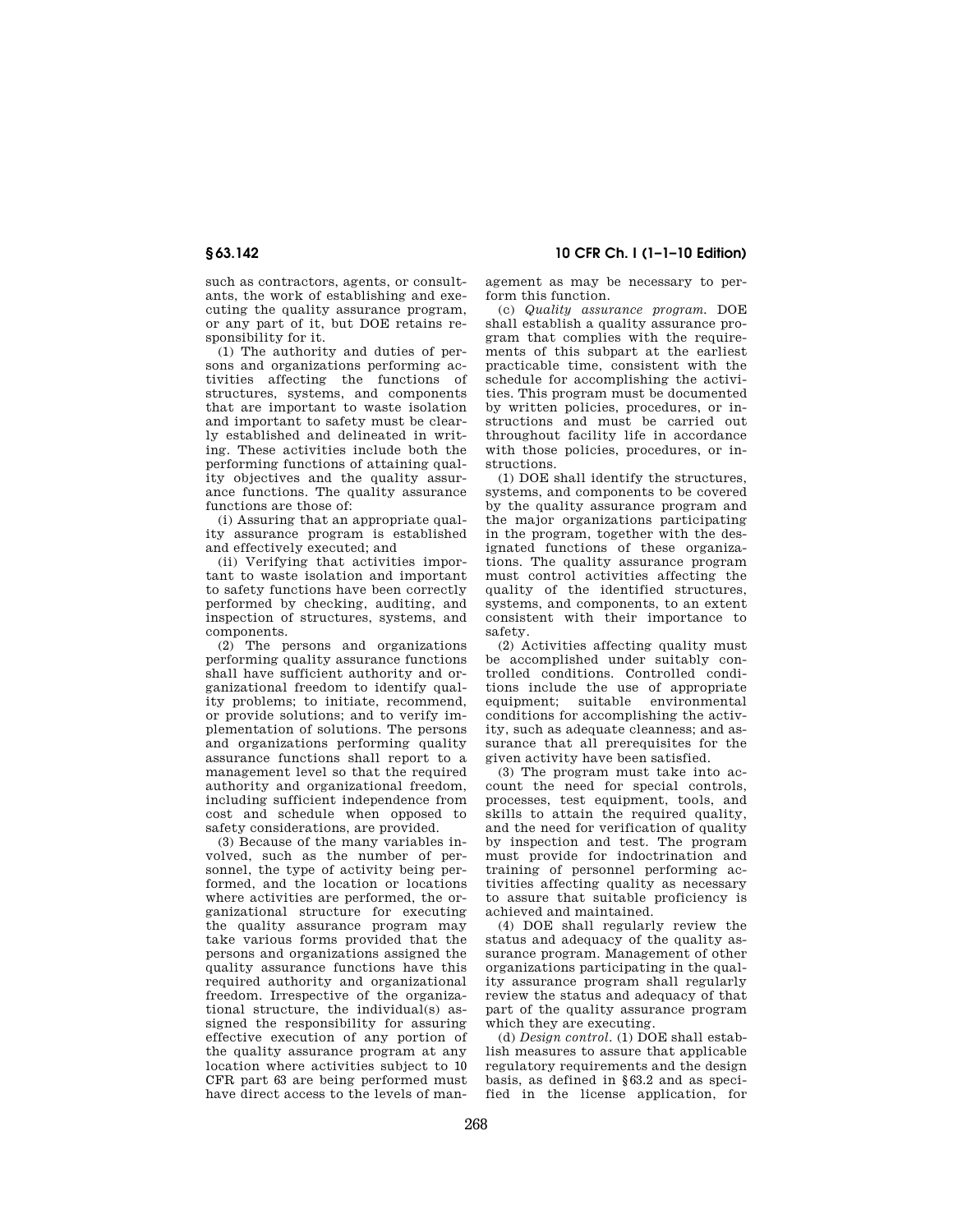## **Nuclear Regulatory Commission § 63.142**

those structures, systems, and components to which this subpart applies, are correctly translated into specifications, drawings, procedures, and instructions. These measures must assure that appropriate quality standards are specified and included in design documents and that deviations from such standards are controlled. Measures must also be established for the selection and review for suitability of application of materials, parts, equipment, and processes that are important to waste isolation and important to safety functions of the structures, systems and components.

(2) DOE shall establish measures to identify and control design interfaces and for coordination among participating design organizations. These measures must include the establishment of procedures among participating design organizations for the review, approval, release, distribution, and revision of documents involving design interfaces.

(i) The design control measures must provide for verifying or checking the adequacy of design, such as by the performance of design reviews, by the use of alternate or simplified calculational methods, or by the performance of a suitable testing program. The verifying or checking process must be performed by individuals or groups other than those who performed the original design. These individuals may be from the same organization. If a test program is used to verify the adequacy of a specific design feature in lieu of other verifying or checking processes, it must include suitable qualifications testing of a prototype unit under the most adverse design conditions. Design control measures must be applied to items such as: criticality physics,<br>stress, thermal, hydraulic, and stress, thermal, hydraulic, and preclosure and postclosure analyses; compatibility of materials; accessibility for inservice inspection, maintenance and repair; and delineation of acceptance criteria for inspections and tests.

(ii) Design changes, including field changes, must be subject to design control measures commensurate with those applied to the original design and be approved by the organization that performed the original design unless the applicant designates another responsible organization.

(e) *Procurement document control.* DOE shall establish measures to assure that applicable regulatory requirements, design bases, and other requirements necessary to assure adequate quality are suitably included or referenced in the documents for procurement of material, equipment, and services, whether purchased by the licensee or applicant or by its contractors or subcontractors. To the extent necessary, procurement documents must require contractors or subcontractors to provide a quality assurance program consistent with the pertinent provisions of this section.

(f) *Instructions, procedures, and drawings.* Activities affecting quality must be prescribed by documented instructions, procedures, or drawings of a type appropriate to the circumstances and must be accomplished in accordance with these instructions, procedures, or drawings. Instructions, procedures, or drawings must include appropriate quantitative or qualitative acceptance criteria for determining that important activities have been satisfactorily accomplished.

(g) *Document control.* DOE shall establish measures to control the issuance of documents, such as instructions, procedures, and drawings, including changes to them that prescribe all activities affecting quality. These measures must assure that documents, including changes, are reviewed for adequacy and approved for release by authorized personnel and are distributed to and used at the location where the prescribed activity is performed. Changes to documents must be reviewed and approved by the same organizations that performed the original review and approval unless the applicant designates another responsible organization.

(h) *Control of purchased material, equipment, and services.* DOE shall establish measures to assure that purchased material, equipment, and services, whether purchased directly or through contractors and subcontractors, conform to the procurement documents.

(1) These measures must include appropriate provisions for source evaluation and selection, objective evidence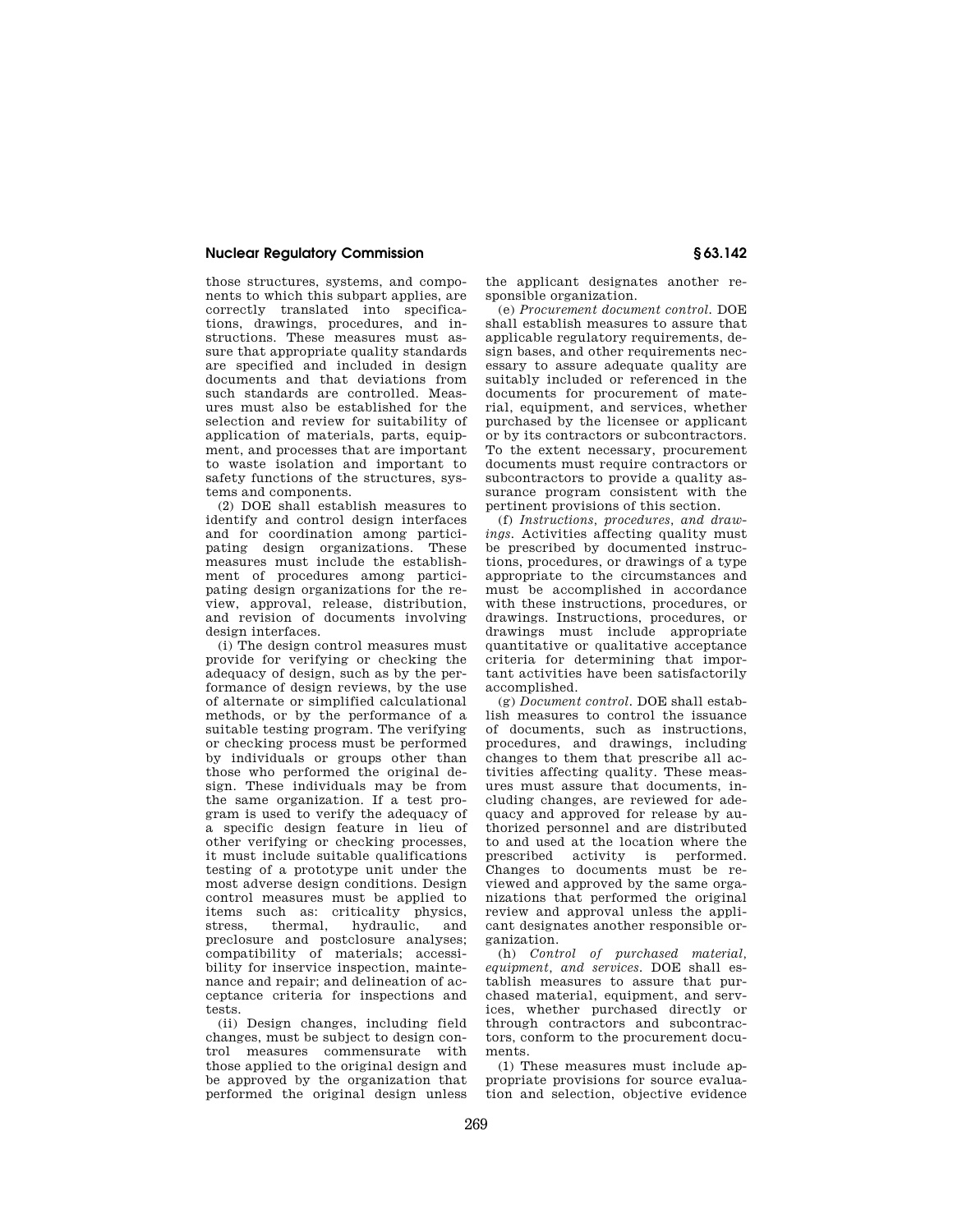of quality furnished by the contractor or subcontractor, inspection at the contractor or subcontractor source, and examination of products upon delivery.

(2) Documentary evidence that material and equipment conform to the procurement requirements must be available at the high-level waste repository site before the material and equipment are installed or used. This documentary evidence must be retained at the high-level waste repository site and be sufficient to identify the specific requirements, such as codes, standards, or specifications, met by the purchased material and equipment.

(3) The effectiveness of the control of quality by contractors and subcontractors must be assessed by the licensee or applicant or designee at intervals consistent with the importance, complexity, and quantity of the product or services.

(i) *Identification and control of materials, parts, and components.* Measures must be established for the identification and control of materials, parts, and components, including partially fabricated assemblies. These measures must assure that identification of the item is maintained by heat number, part number, serial number, or other appropriate means, either on the item or on records traceable to the item, as required throughout fabrication, erection, installation, and use of the item. These identification and control measures must be designed to prevent the use of incorrect or defective material, parts, and components.

(j) *Control of special processes.* DOE shall establish measures to assure that special processes, including welding, heat treating, and nondestructive testing, are controlled and accomplished by qualified personnel using qualified procedures in accordance with applicable codes, standards, specifications, criteria, and other special requirements.

(k) *Inspection.* DOE shall establish and execute a program for inspection of activities affecting quality to verify conformance with the documented instructions, procedures, and drawings for accomplishing the activity. The inspection must be performed by individ-

**§ 63.142 10 CFR Ch. I (1–1–10 Edition)** 

uals other than those who performed the activity being inspected.

(1) Examinations, measurements, or tests of material or products processed must be performed for each work operation where necessary to assure quality. If inspection of processed material or products is impossible or disadvantageous, indirect control by monitoring processing methods, equipment, and personnel must be provided. Both inspection and process monitoring must be provided when control is inadequate without both.

(2) If mandatory inspection hold points that require witnessing or inspecting by the applicant's designated representative and beyond which work may not proceed without the consent of its designated representative are required, the specific hold points must be indicated in appropriate documents.

(l) *Test control.* DOE shall establish a test program to assure that all testing required to demonstrate that structures, systems, and components important to safety will perform satisfactorily in service is identified and performed in accordance with written test procedures which incorporate the requirements and acceptance limits contained in applicable design documents.

(1) The test program must include, as appropriate, proof tests prior to installation, preoperational tests, and operational tests during repository operation, of structures, systems, and components.

(2) Test procedures must include provisions for assuring that all prerequisites for the given test have been met, that adequate test instrumentation is available and used, and that the test is performed under suitable environmental conditions.

(3) Test results must be documented and evaluated to assure that test requirements have been satisfied.

(m) *Control of measuring and test equipment.* DOE shall establish measures to assure that tools, gages, instruments, and other measuring and testing devices used in activities affecting quality are properly controlled, calibrated, and adjusted at specified periods to maintain accuracy within necessary limits.